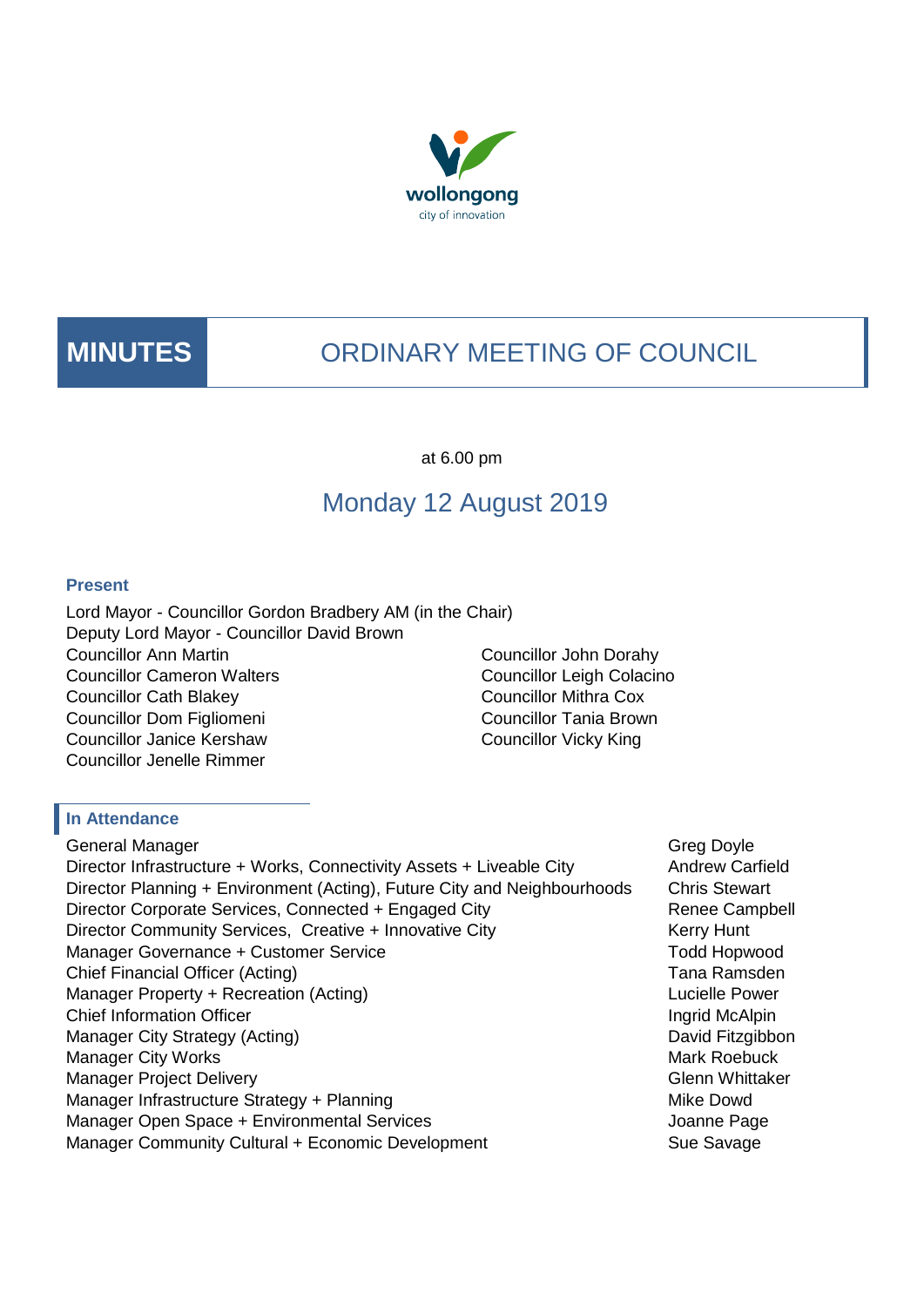

## PAGE NO.

| <b>ITEM A</b>           | Lord Mayoral Minute - Request for Drum Lines to be used for Shark Management in        |  |
|-------------------------|----------------------------------------------------------------------------------------|--|
| <b>ITEM 19</b>          | Notice of Motion - Council Martin - Declaration of Climate Emergency  4                |  |
| <b>ITEM1</b>            |                                                                                        |  |
| <b>ITEM2</b>            |                                                                                        |  |
| <b>ITEM3</b>            | Councillor Attendance at the Local Government NSW (LGNSW) Annual Conference -          |  |
| <b>ITEM4</b>            | Lord Mayor Travel to Harrogate, England to observe the 2019 UCI Road World             |  |
| <b>ITEM<sub>5</sub></b> | Councillor Attendance at Ars Electronica Festival - Linz, Austria 5-9 September 2019 - |  |
| <b>ITEM6</b>            |                                                                                        |  |
| <b>ITEM7</b>            |                                                                                        |  |
| <b>ITEM8</b>            | Proposed Acquisition - Proposed Lot 1 DP 1252655, being part Lot 19 DP 620350 -        |  |
| <b>ITEM9</b>            |                                                                                        |  |
| <b>ITEM 10</b>          |                                                                                        |  |
| <b>ITEM 11</b>          |                                                                                        |  |
| <b>ITEM 12</b>          | City of Wollongong Traffic Commitee Minutes of Meeting Held on 17 July 2019  8         |  |
| <b>ITEM 13</b>          | Bi-Monthly Returns of Disclosures of Interests and Other Matters - August 2019 8       |  |
| <b>ITEM 14</b>          | Notice of Motion – Councillor T Brown – Wollongong City Council Flag Policy  8         |  |
| <b>ITEM 15</b>          | Notice of Motion – Councillor Figliomeni – Cringila International Park Masterplan  9   |  |
| <b>ITEM 16</b>          |                                                                                        |  |
| <b>ITEM 17</b>          | Notice of Motion - Councillor Dorahy - Improvement of Maintenance Programs for         |  |
| <b>ITEM 18</b>          | Notice of Motion - Councillor Colacino - 24 Hour Closure of Bald Hill for two (2) four |  |

INDEX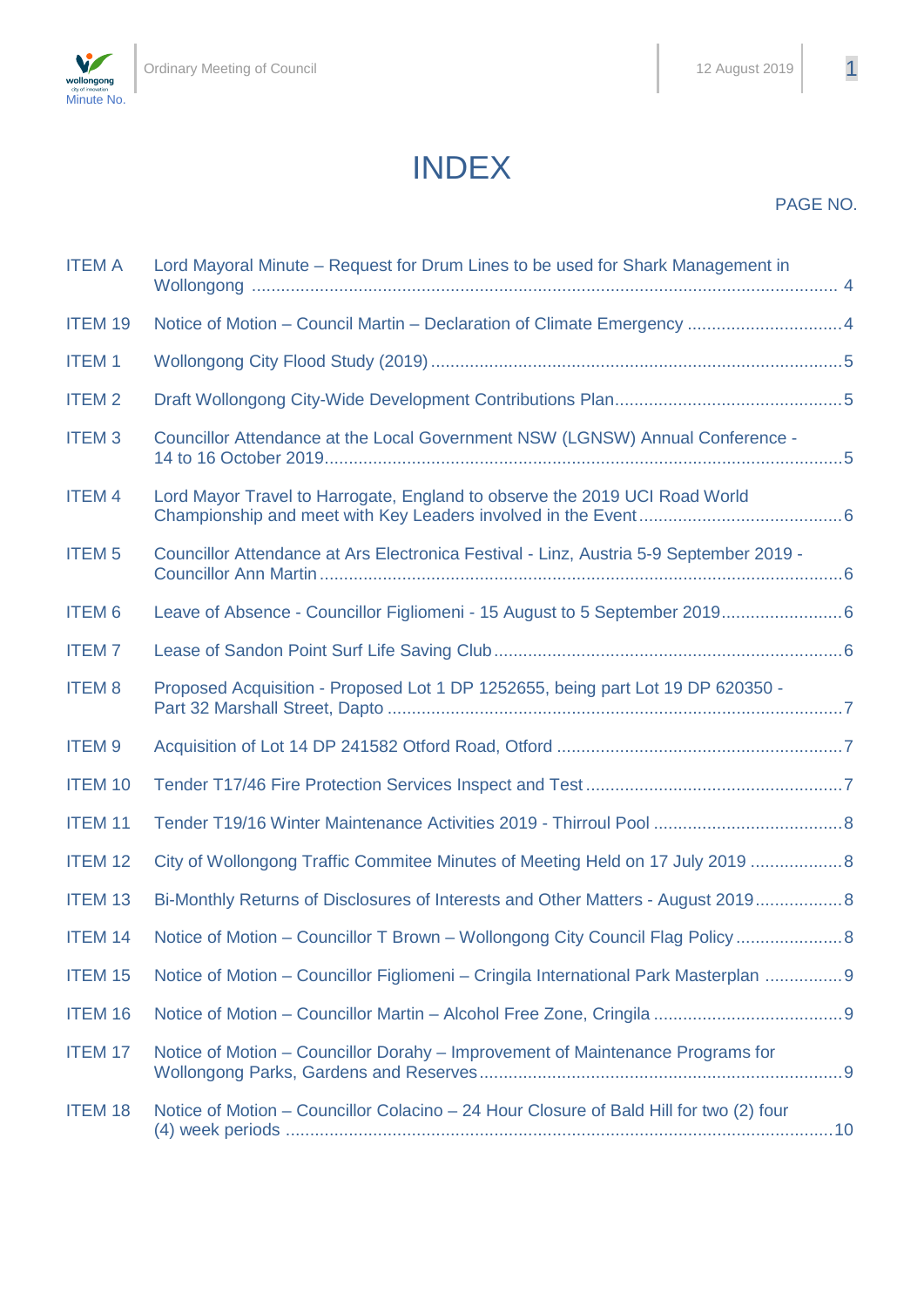

#### **DISCLOSURE OF INTERESTS**

Councillor Cox declared a Pecuniary Conflict of Interests in relation to the Public Access Forum speaker regarding the development of the Corrimal Coke Works site. Councillor Cox advised that her home is in very close proximity of the site, therefore she would vacate the Chamber during this address.

#### **PETITION – ADDITIONAL SCHOOL INFRASTRUCTURE TO SERVE THE WEST DAPTO RESIDENTIAL GROWTH AREA**

Councillor King tabled a petition containing 40 signatures from residents in the West Dapto area requesting Council forward the Petition to the Local State Member for submission to Parliament.

#### **PETITION – ACTION FOR CLIMATE JUSTICE**

Councillor Blakey tabled a Petition containing 322 signatures demanding Council take action for Climate Justice.

#### **PLAQUE - TABLE TENNIS NSW NATIONAL JUNIOR CHAMPIONSHIPS FRED FINCH PARK**

The Lord Mayor advised Council was presented a plaque by Destination Wollongong, for its contribution and gratitude to the City of Wollongong at the recent NSW National Junior Table Tennis Championships held at Fred Finch Park.

#### **50TH ANNIVERSARY MT KEIRA BUSHFIRE BRIGADE**

The Lord Mayor advised of his attendance at the  $50<sup>th</sup>$  Anniversary of Mt Keira Bushfire Brigade and advised that he had received a commemorative shirt in hour of the milestone.

#### **CONFIRMATION OF MINUTES OF ORDINARY MEETING OF COUNCIL HELD ON MONDAY, 22 JULY 2019**

265 COUNCIL'S RESOLUTION - RESOLVED UNANIMOUSLY on the motion of Councillor D Brown seconded Councillor T Brown that the Minutes of the Ordinary Meeting of Council held on Monday, 22 July 2019 (a copy having been circulated to Councillors) be taken as read and confirmed.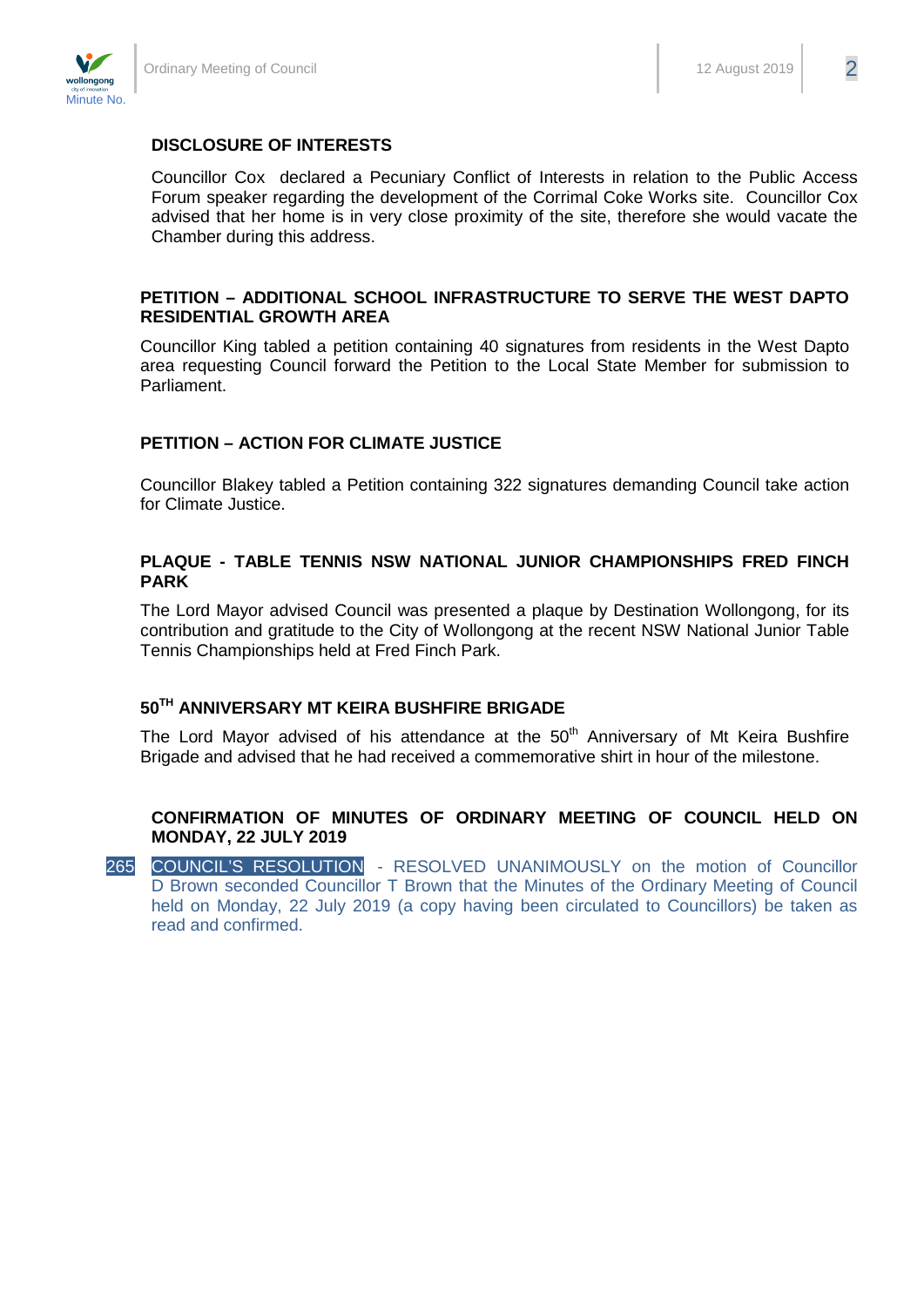

#### **PUBLIC ACCESS FORUM**

| <b>ITEM</b>            | <b>TITLE</b>                                                                                                          | <b>NAME OF SPEAKER</b>                                                                                                                        |
|------------------------|-----------------------------------------------------------------------------------------------------------------------|-----------------------------------------------------------------------------------------------------------------------------------------------|
|                        | <b>Wollongong City Flood Study</b>                                                                                    | lan Young<br><b>Against Recommendation</b>                                                                                                    |
| 16                     | Notice of Motion – Councillor Martin – Alcohol<br>Free Zone, Cringila                                                 | <b>Jess Blacker</b><br>For Recommendation                                                                                                     |
| 18                     | Notice of Motion – Councillor Colacino                                                                                | <b>Peter Sarlos</b><br>on behalf of<br><b>Hillcrest Retirement Village Residents</b><br>Association<br>(Vice President)<br>For Recommendation |
| 19                     | Councillor<br>Martin<br><b>Notice</b><br>of<br>Motion<br>$\overline{\phantom{0}}$<br>Declaration of Climate Emergency | Dr Owen Price<br>For Recommendation                                                                                                           |
| 19                     | <b>Martin</b><br><b>Notice</b><br><b>Motion</b><br>Councillor<br>of<br>Declaration of Climate Emergency               | George Takacs<br>For Recommendation                                                                                                           |
| Non-<br>Agenda<br>Item | Corrimal Coke Works Redevelopment - Meeting<br>Our Wollongong 2028 Strategic Plan                                     | <b>Brendan White</b><br>on behalf of<br><b>Corrimal Community Action Group</b>                                                                |

#### **DEPARTURE OF COUNCILLOR**

Due to a prior Disclosure of Conflict of Interests, during Brendan White's Address to Council in relation to Corrimal Coke Works Redevelopment – Meeting Our Wollongong 2028 Strategic Plan, Councillor Cox departed the Chamber, the time being 6.31 pm and returned to the Chamber, the time being 6.36 pm.

266 COUNCIL'S RESOLUTION – RESOLVED UNANIMOUSLY on the motion of Councillor D Brown seconded Councillor Colacino that all speakers be thanked for their presentation and invited to table their notes.

#### **CALL OF THE AGENDA**

267 COUNCIL'S RESOLUTION – RESOLVED UNANIMOUSLY on the motion of Councillor D Brown seconded Councillor Figliomeni that the staff recommendations for Items 2 to 4 inclusive and 6 to 13 inclusive be adopted as a block.

A PROCEDURAL MOTION by Councillor Cox seconded Councillor King was CARRIED UNANIMOUSLY that Item 19 be considered prior to Item 1.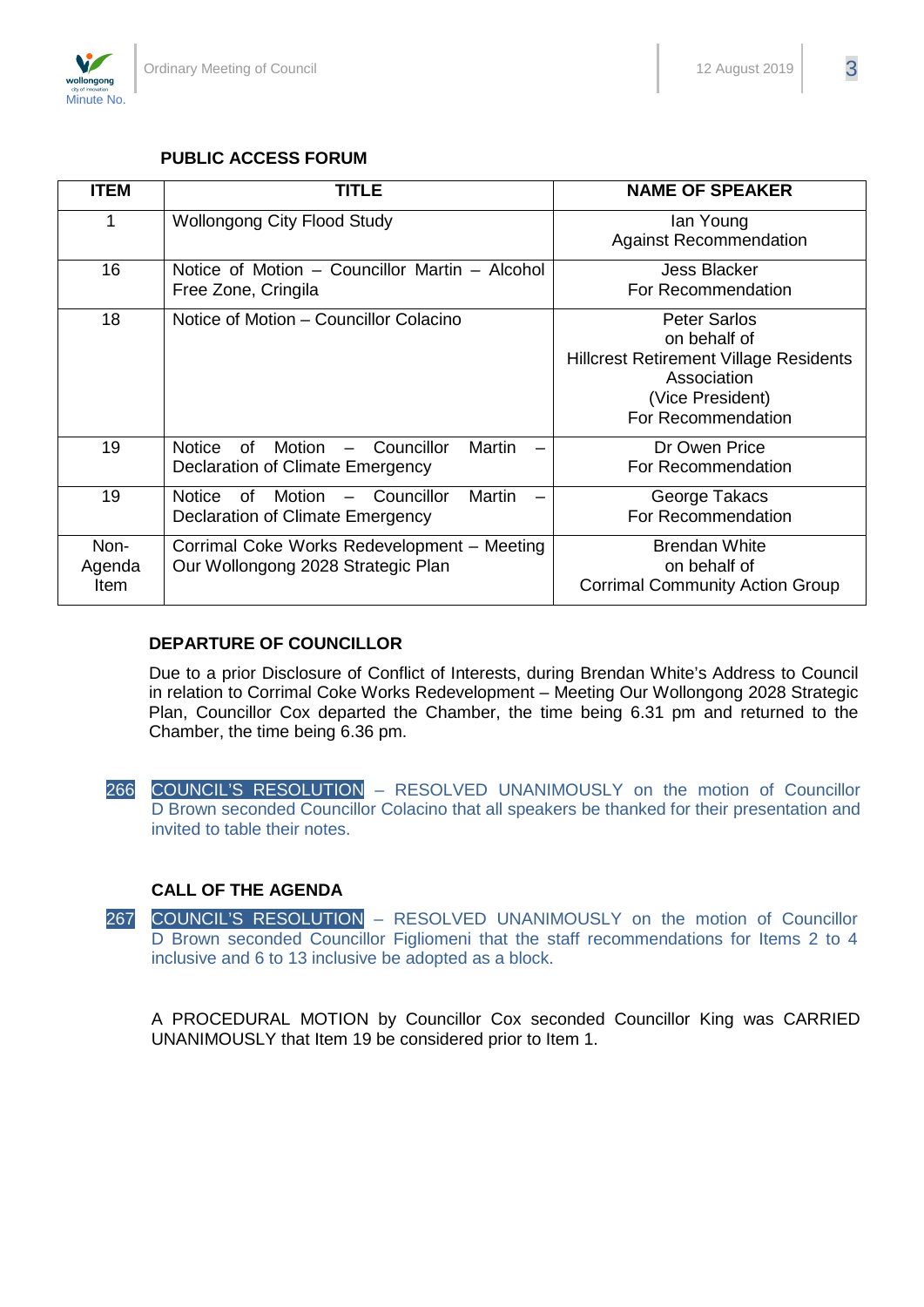

#### **ITEM A – LORD MAYORAL MINUTE – REQUEST FOR USE OF DRUM LINES FOR SHARK MANAGEMENT IN WOLLONGONG**

- 268 COUNCIL'S RESOLUTION RESOLVED UNANIMOUSLY on the motion of Councillor Bradbery that Wollongong City Council write to the NSW Minister for Agriculture to -
	- 1 Express concern at the use of netting as a means of shark control on the NSW coastline and more specifically the large proportion of marine fauna by-catch such as turtles, stingrays, dolphin and non-threating sharks being caught and killed.
	- 2 Request the use of SMART drum lines and aerial surveillance technology as a more suitable, ecologically sound, alternative in addressing the need to protect users of our beaches and surfing locations especially in the Wollongong LGA and the Illawarra.
	- 3 Seek support for the installation of shark monitoring buoys along the Wollongong coastline.
- *Variation* The variation moved by Councillor Dorahy (the addition of Point 3) was accepted by the Lord Mayor.

#### **ITEM 19 - NOTICE OF MOTION - COUNCILLOR MARTIN - DECLARATION OF CLIMATE EMERGENCY**

- 269 COUNCIL'S RESOLUTION RESOLVED on the motion of Councillor Martin seconded Councillor Cox that –
	- 1 Council recognises we are in a state of climate emergency that requires urgent action by all levels of government.
	- 2 A report or briefing be provided that includes options to best articulate how Council's actions to combat climate change can be explained and promoted to local residents, businesses, government agencies and other stakeholders.
	- 3 The report or briefing above include, but not be limited to
		- a Exploring the production of a 'state of the environment' type report that details actions Council is presently undertaking or has plans or budgets for, in climate change mitigation and environmental protection
		- b Updating Council's progress in responding to obligations under the Global Covenant of Mayors
		- c Describing how residents businesses, government agencies and other agencies will be engaged within the Global Covenant of Mayors noting that the region's heavy industries play an important ongoing role in the local economy and will play a key role in developing and meeting targets within the Covenant process.
		- d Investigating an annual public event to help promote a-c above.
		- e Identifying options to seek ideas, project opportunities and potential partnerships to reduce the impacts of climate change on our community.
		- f Investigating cost effective local power generation, water and energy saving initiatives, waste reduction strategies and projects (perhaps through the Joint Organisation of councils) as a response to obligations under the Global Covenant of Mayors.
- *Variation* The variation moved by Councillor D Brown, the addition of the words 'noting that the region's heavy industries play an important ongoing role in the local economy and will play a key role in developing and meeting targets within the Covenant process.' be included at the end of Point 3c, was accepted by the mover and seconder.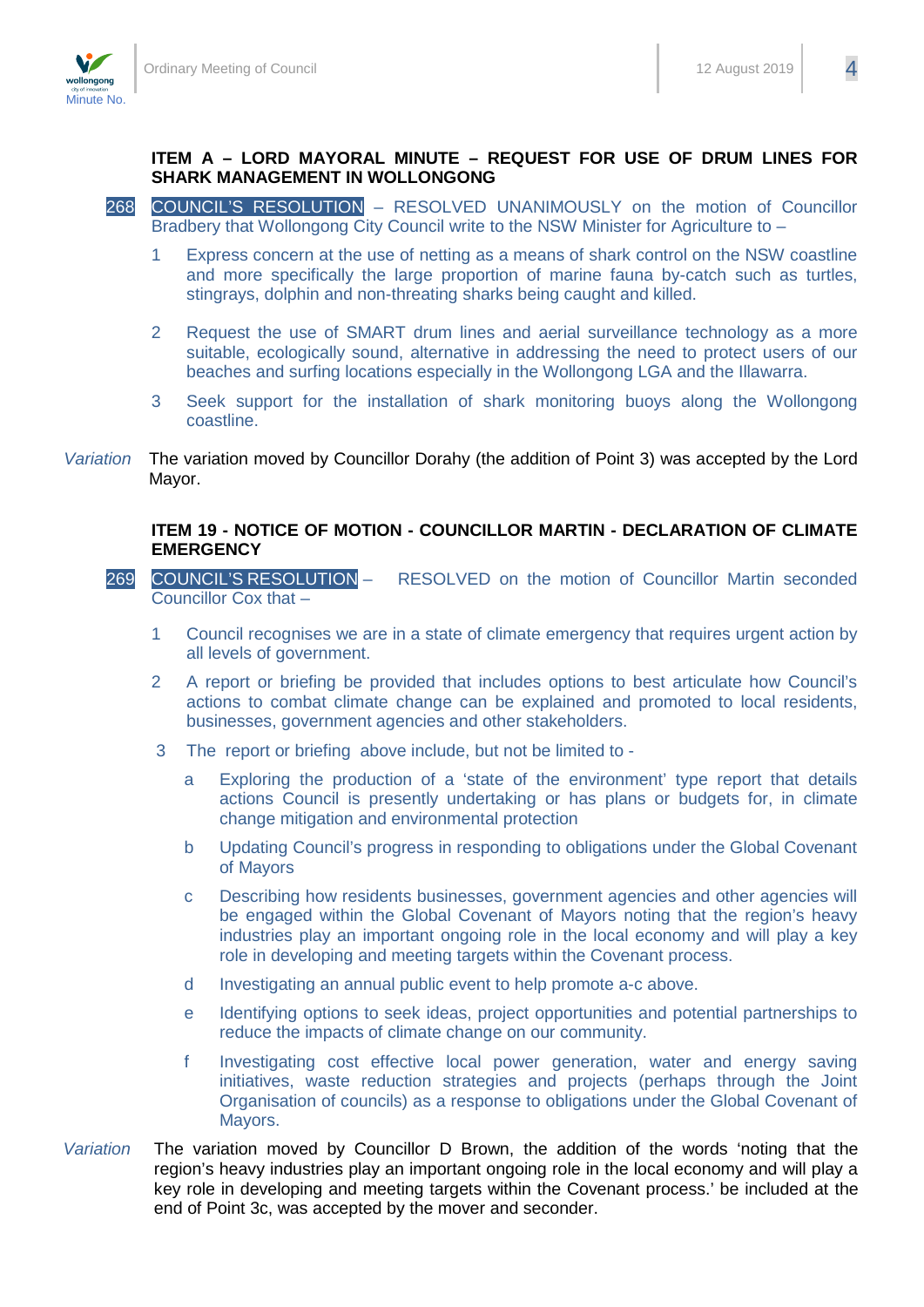

Figliomeni that Councillor Martin be granted an additional three (3) minutes to address the meeting in relation to Item 19.

A PROCEDURAL MOTION was MOVED by Councillor Walters seconded Councillor Dorahy that Councillor Colacino be granted an additional two (2) minutes to address the meeting in relation to Item 19.

A PROCEDURAL MOTION was MOVED by Councillor Dorahy seconded Councillor Walters that Councillor Figliomeni be granted an additional four (4) minutes to address the meeting in relation to Item 19.

A PROCEDURAL MOTION was MOVED by Councillor Blakey seconded Councillor Martin that Councillor Cox be granted an additional one (1) minute to address the meeting in relation to Item 19.

A PROCEDURAL MOTION was MOVED by Councillor Colacino seconded Councillor Walters that Councillor Dorahy be granted an additional two (2) minutes to address the meeting in relation to Item 19.

*In favour* Councillors Kershaw, Rimmer, D Brown, T Brown, Martin, King, Cox, Blakey and Bradbery *Against* Councillors Colacino, Walters, Dorahy and Figliomeni

#### <span id="page-5-0"></span>**ITEM 1 - WOLLONGONG CITY FLOOD STUDY (2019)**

270 COUNCIL'S RESOLUTION – RESOLVED UNANIMOUSLY on the motion of Councillor D Brown seconded Councillor T Brown that this Item be deferred in order that an updated report be provided to the next Council Meeting on 2 September 2019.

#### **ITEM 2 - DRAFT WOLLONGONG CITY-WIDE DEVELOPMENT CONTRIBUTIONS PLAN**

The following staff recommendation was adopted as part of the Block Adoption of Items (refer Minute Number 267).

COUNCIL'S RESOLUTION – RESOLVED UNANIMOUSLY on the motion of Councillor D Brown seconded Councillor Figliomeni that the draft Wollongong City-Wide Development Contributions Plan (2019) (Attachment 1 to the report), be endorsed for exhibition for a minimum period of 28 days.

#### <span id="page-5-2"></span>**ITEM 3 - COUNCILLOR ATTENDANCE AT THE LOCAL GOVERNMENT NSW (LGNSW) ANNUAL CONFERENCE - 14 TO 16 OCTOBER 2019**

The following staff recommendation was adopted as part of the Block Adoption of Items (refer Minute Number 267).

COUNCIL'S RESOLUTION – RESOLVED UNANIMOUSLY on the motion of Councillor D Brown seconded Councillor Figliomeni that the Lord Mayor, Deputy Lord Mayor and Councillors Figliomeni, Kershaw, King, Martin and Walters be authorised as the voting delegates to attend the Local Government NSW Annual Conference and associated functions at Warwick Farm from 14 to 16 October 2019.

<span id="page-5-1"></span>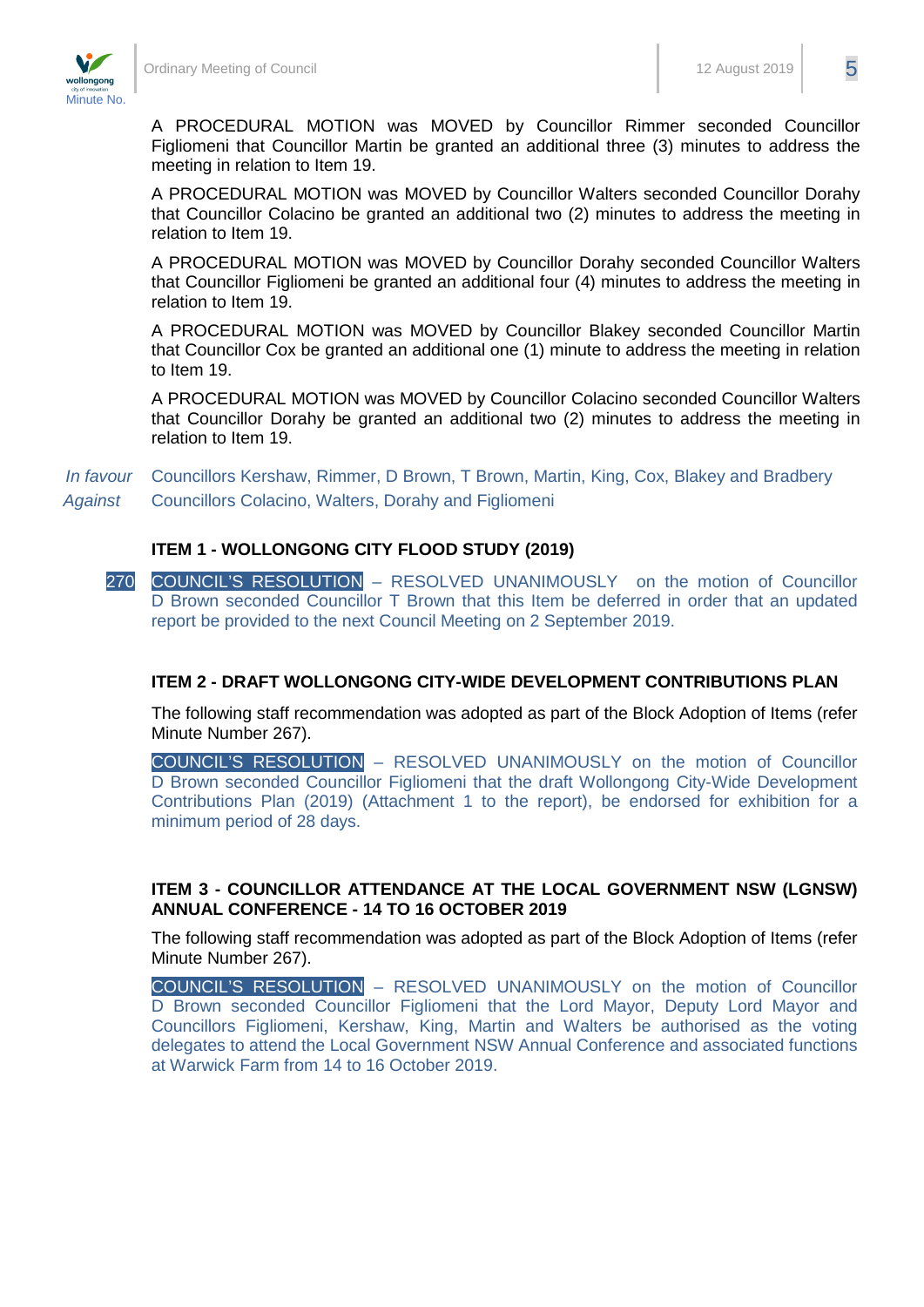<span id="page-6-0"></span>**THE EVENT**

## **ITEM 4 - LORD MAYOR TRAVEL TO HARROGATE, ENGLAND TO OBSERVE THE 2019 UCI ROAD WORLD CHAMPIONSHIP AND MEET WITH KEY LEADERS INVOLVED IN**

The following staff recommendation was adopted as part of the Block Adoption of Items (refer Minute Number 267).

COUNCIL'S RESOLUTION – RESOLVED UNANIMOUSLY on the motion of Councillor D Brown seconded Councillor Figliomeni that –

- 1 Council approves the Lord Mayor's travel to Harrogate and Manchester, England, from 25 to 29 September 2019.
- 2 Council note that the purpose of this travel is for the Lord Mayor to
	- a Observe the operation and management of the 2019 UCI Road World Championships and to meet with key leaders responsible for organising this event
	- b Meet with representatives involved in the Northern Powerhouse project regarding economic development opportunities between Wollongong and Northern England.
- 3 A Leave of Absence be granted for the Lord Mayor from 25 to 29 September 2019.

#### <span id="page-6-1"></span>**ITEM 5 - COUNCILLOR ATTENDANCE AT ARS ELECTRONICA FESTIVAL - LINZ, AUSTRIA 5-9 SEPTEMBER 2019 - COUNCILLOR ANN MARTIN**

271 COUNCIL'S RESOLUTION – RESOLVED UNANIMOUSLY on the motion of Councillor D Brown seconded Councillor Figliomeni that this report be withdrawn.

#### <span id="page-6-2"></span>**ITEM 6 - LEAVE OF ABSENCE - COUNCILLOR FIGLIOMENI - 15 AUGUST TO 5 SEPTEMBER 2019**

The following staff recommendation was adopted as part of the Block Adoption of Items (refer Minute Number 267).

COUNCIL'S RESOLUTION – RESOLVED UNANIMOUSLY on the motion of Councillor D Brown seconded Councillor Figliomeni that Leave of Absence be granted to Councillor Figliomeni for the period of 15 August to 5 September 2019 which includes two (2) Councillor Briefing Sessions on 19 and 26 August and a Council Meeting on 2 September 2019.

### <span id="page-6-3"></span>**ITEM 7 - LEASE OF SANDON POINT SURF LIFE SAVING CLUB**

The following staff recommendation was adopted as part of the Block Adoption of Items (refer Minute Number 267).

COUNCIL'S RESOLUTION – RESOLVED UNANIMOUSLY on the motion of Councillor D Brown seconded Councillor Figliomeni that -

- 1 Council approve a 21 year Lease of premises known as Sandon Point Surf Life Saving Club building, part Lot 103 DP 7813, Point Street, Bulli to Sandon Point Surf Life Saving Club Inc (as shown in Attachments 1 and 2 of the report).
- 2 Council delegate to the General Manager the authority to finalise and execute the lease and any other documentation required to give effect to this resolution.
- 3 Council grant authority for the use of the Common Seal of Council on all documents relevant to this matter, should it be required to give effect to this resolution.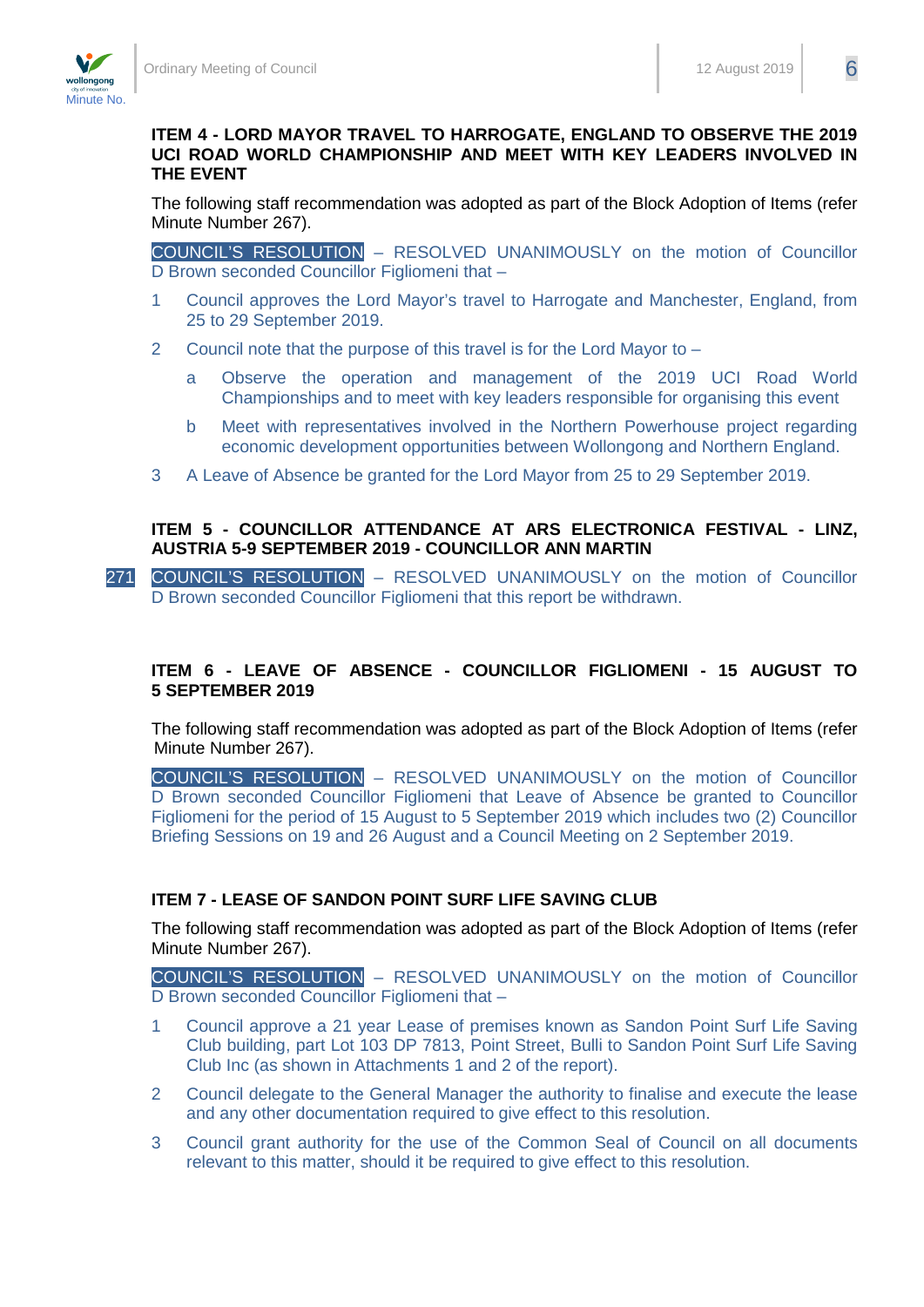#### **ITEM 8 - PROPOSED ACQUISITION - PROPOSED LOT 1 DP 1252655, BEING PART LOT 19 DP 620350 - PART 32 MARSHALL STREET, DAPTO**

<span id="page-7-0"></span>The following staff recommendation was adopted as part of the Block Adoption of Items (refer Minute Number 267).

COUNCIL'S RESOLUTION – RESOLVED UNANIMOUSLY on the motion of Councillor D Brown seconded Councillor Figliomeni that –

- 1 Council acquires proposed Lot 1 DP 1252655, being part Lot 19 DP 620350 pursuant to Section 177 of the Roads Act 1993, for the purpose of road widening, under the following conditions
	- a Compensation be paid to the owner in the amount of \$3,430 (including GST) which is inclusive of valuation costs.
	- b Reimbursement of the landowner's legal costs, pursuant to the provisions of the Land Acquisition (Just Terms Compensation) Act 1991.
- 2 Upon acquisition being finalised, the land be dedicated as public road pursuant to Section 10 of the Roads Act 1993.
- 3 Council grant authority for the use of the Common Seal of Council on all documents relevant to this matter, should it be required to give effect to this resolution.

#### <span id="page-7-1"></span>**ITEM 9 - ACQUISITION OF LOT 14 DP 241582 OTFORD ROAD, OTFORD**

The following staff recommendation was adopted as part of the Block Adoption of Items (refer Minute Number 267).

COUNCIL'S RESOLUTION – RESOLVED UNANIMOUSLY on the motion of Councillor D Brown seconded Councillor Figliomeni that –

- 1 Council acquire Lot 14 DP 241582, Otford Road, Otford, for the agreed purchase price of \$100,000 (plus GST if applicable). The land is required for passive open space land as per the Land Reservations Acquisition Map in the Wollongong Local Environment Plan 2009.
- 2 Council be responsible for the land owners reasonable costs associated with the sale under the Land Acquisition (Just Terms Compensation) Act, 1991.
- 3 Council grant authority for the use of the Common Seal of Council on all documents relevant to this matter, should it be required to give effect to this resolution.
- 4 Upon acquisition the land becomes classified as Community Land.

#### <span id="page-7-2"></span>**ITEM 10 - TENDER T17/46 FIRE PROTECTION SERVICES INSPECT AND TEST**

The following staff recommendation was adopted as part of the Block Adoption of Items (refer Minute Number 267).

COUNCIL'S RESOLUTION – RESOLVED UNANIMOUSLY on the motion of Councillor D Brown seconded Councillor Figliomeni that –

- 1 In accordance with clause 178(1)(a) of the Local Government (General) Regulation 2005, Council accept the tender of ARA Fire Protection Services Pty Limited for Fire Protection Systems Inspection and Testing, in the sum of \$374,998, excluding GST.
- 2 Council delegate to the General Manager the authority to finalise and execute the contract and any other documentation required to give effect to this resolution.
- 3 Council grant authority for the use of the Common Seal of Council on the contract and any other documentation, should it be required, to give effect to this resolution.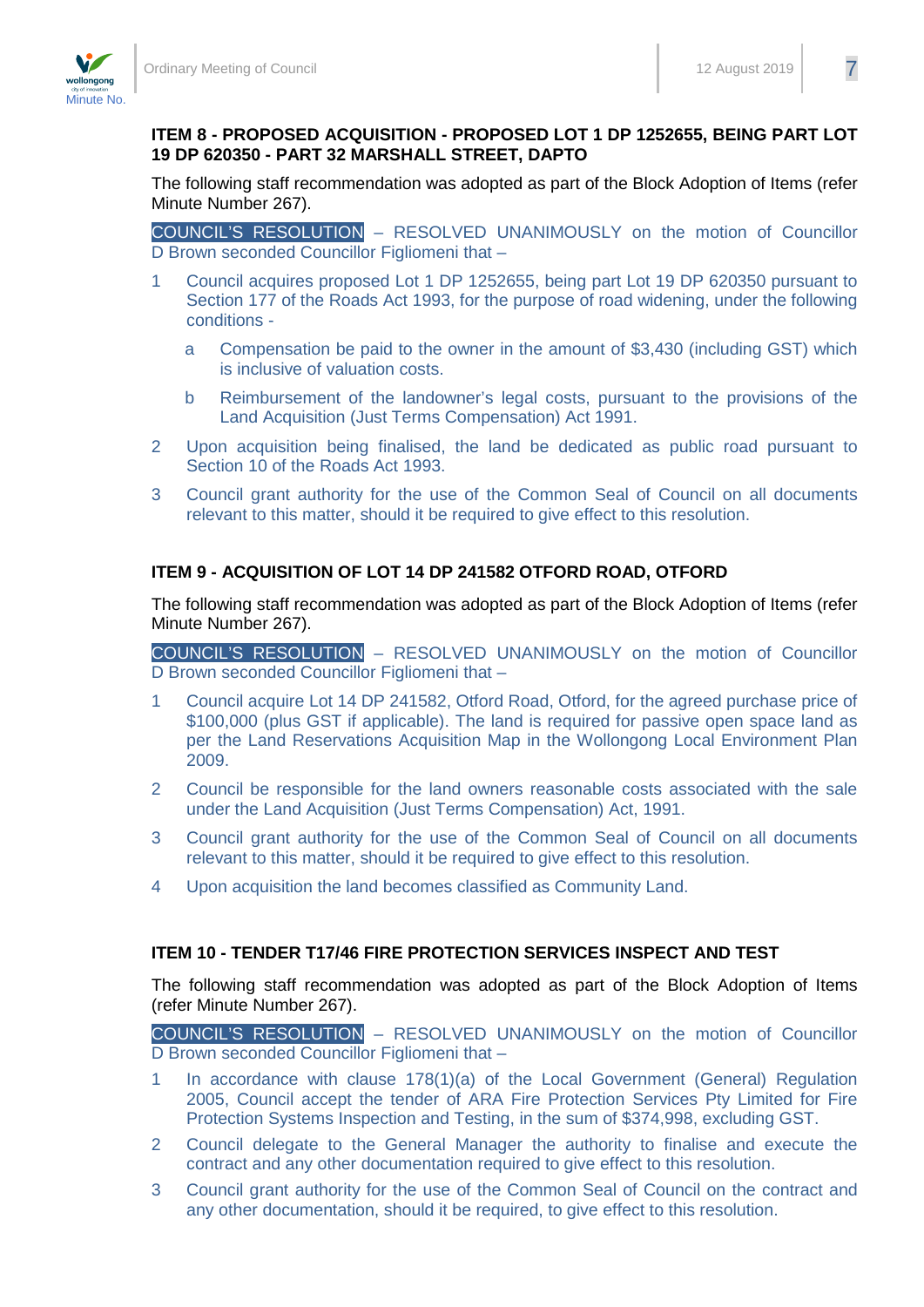#### <span id="page-8-0"></span>**ITEM 11 - TENDER T19/16 WINTER MAINTENANCE ACTIVITIES 2019 - THIRROUL POOL**

The following staff recommendation was adopted as part of the Block Adoption of Items (refer Minute Number 267).

COUNCIL'S RESOLUTION – RESOLVED UNANIMOUSLY on the motion of Councillor D Brown seconded Councillor Figliomeni that –

- 1 In accordance with clause 178(1)(a) of the Local Government (General) Regulation 2005, Council accept the tender of Innovative Developments Australia Pty Ltd for Winter Maintenance Activities 2019 – Thirroul Pool, in the sum of \$91,837, excluding GST.
- 2 Council delegate to the General Manager the authority to finalise and execute the contract and any other documentation required to give effect to this resolution.
- 3 Council grant authority for the use of the Common Seal of Council on the contract and any other documentation, should it be required, to give effect to this resolution.

#### <span id="page-8-1"></span>**ITEM 12 - CITY OF WOLLONGONG TRAFFIC COMMITEE MINUTES OF MEETING HELD ON 17 JULY 2019**

The following staff recommendation was adopted as part of the Block Adoption of Items (refer Minute Number 267).

COUNCIL'S RESOLUTION – RESOLVED UNANIMOUSLY on the motion of Councillor D Brown seconded Councillor Figliomeni that in accordance with the powers delegated to Council, the Minutes and Recommendations of the City of Wollongong Traffic Committee held on 17 July 2019 in relation to Regulation of Traffic be adopted.

#### <span id="page-8-2"></span>**ITEM 13 - BI-MONTHLY RETURNS OF DISCLOSURES OF INTERESTS AND OTHER MATTERS - AUGUST 2019**

The following staff recommendation was adopted as part of the Block Adoption of Items (refer Minute Number 267).

COUNCIL'S RESOLUTION – RESOLVED UNANIMOUSLY on the motion of Councillor D Brown seconded Councillor Figliomeni that Council note the tabling of the Returns of Disclosures of Interest as required by Part 4 of the Model Code of Conduct.

#### **ITEM 14 - NOTICE OF MOTION - COUNCILLOR T BROWN - WOLLONGONG CITY COUNCIL FLAG POLICY**

- 272 COUNCIL'S RESOLUTION RESOLVED UNANIMOUSLY on the motion of Councillor T Brown seconded Councillor Colacino that -
	- 1 Consideration be given to updating the Wollongong City Council Flag Policy after staff have investigated the opportunity, and developed a framework, that would allow for community members to apply to have their charity, organisation or national flag to be flown to commemorate occasions that are considered noteworthy.
	- 2 Staff report back via a briefing, within two (2) months, on the proposed frameworks that could be made available.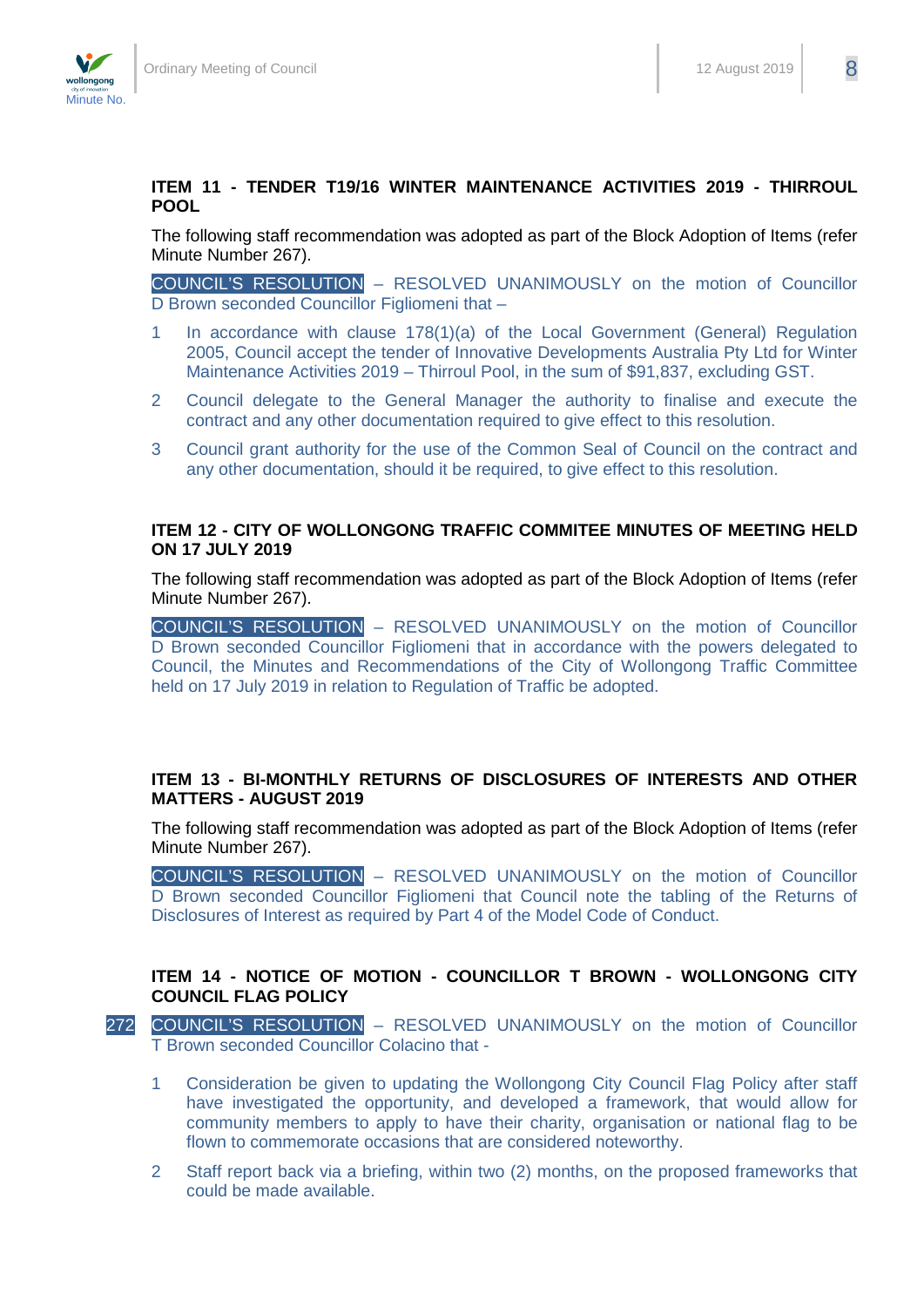

### **DEPARTURE OF COUNCILLORS**

During debate and prior to voting on Item 15, Councillors T Brown and Colacino departed and returned to the meeting, the time being from 8.20 pm to 8.22 pm.

During debate and prior to voting on Item 15, Councillor Cox departed and returned to the meeting, the time being from 8.26 pm to 8.28 pm.

During debate and prior to voting on Item 15, Councillor Dorahy departed and returned to the meeting, the time being from 8.27 pm to 8.29 pm.

#### **ITEM 15 - NOTICE OF MOTION - COUNCILLOR FIGLIOMENI - CRINGILA INTERNATIONAL PARK MASTERPLAN**

- 273 COUNCIL'S RESOLUTION RESOLVED UNANIMOUSLY on the motion of Councillor Figliomeni seconded Councillor Martin that -
	- 1 The Master plan for the Cringila International Park is expedited.
	- 2 The Master plan incorporate the baseball fields and the proposed children's playground.
	- 3 Consideration is given to the possibility of incorporating the proposed bike trail within the existing walk trail.
	- 4 The Community is consulted and involved in the development of the master plan.

#### **ITEM 16 - NOTICE OF MOTION - COUNCILLOR MARTIN - ALCOHOL FREE ZONE, CRINGILA**

- 274 COUNCIL'S RESOLUTION RESOLVED on the motion of Councillor Martin seconded Councillor Figliomeni that staff investigate, in consultation with the Cringila community, and the Southern Local Area Command, establishing an alcohol free zone on Lake Avenue between Five Islands Road and Steel Street, Cringila, to ensure that street drinking adjacent to a local bottle shop can be stopped.
- *Variation* The variation moved by Councillor King (the addition of words 'Five Islands Road and Steel Street,', to replace 'Birmingham and Bethlehem Streets') was accepted by the mover and seconder.
- In favour Councillors Kershaw, Rimmer, D Brown, T Brown, Martin, King, Cox, Blakey, Colacino, Walters, Figliomeni and Bradbery
	- Against Councillors Dorahy

#### **DEPARTURE OF COUNCILLOR**

During debate and prior to voting on Item 17, Councillor Walters departed and returned to the meeting, the time being from 8.52 pm to 8.54 pm.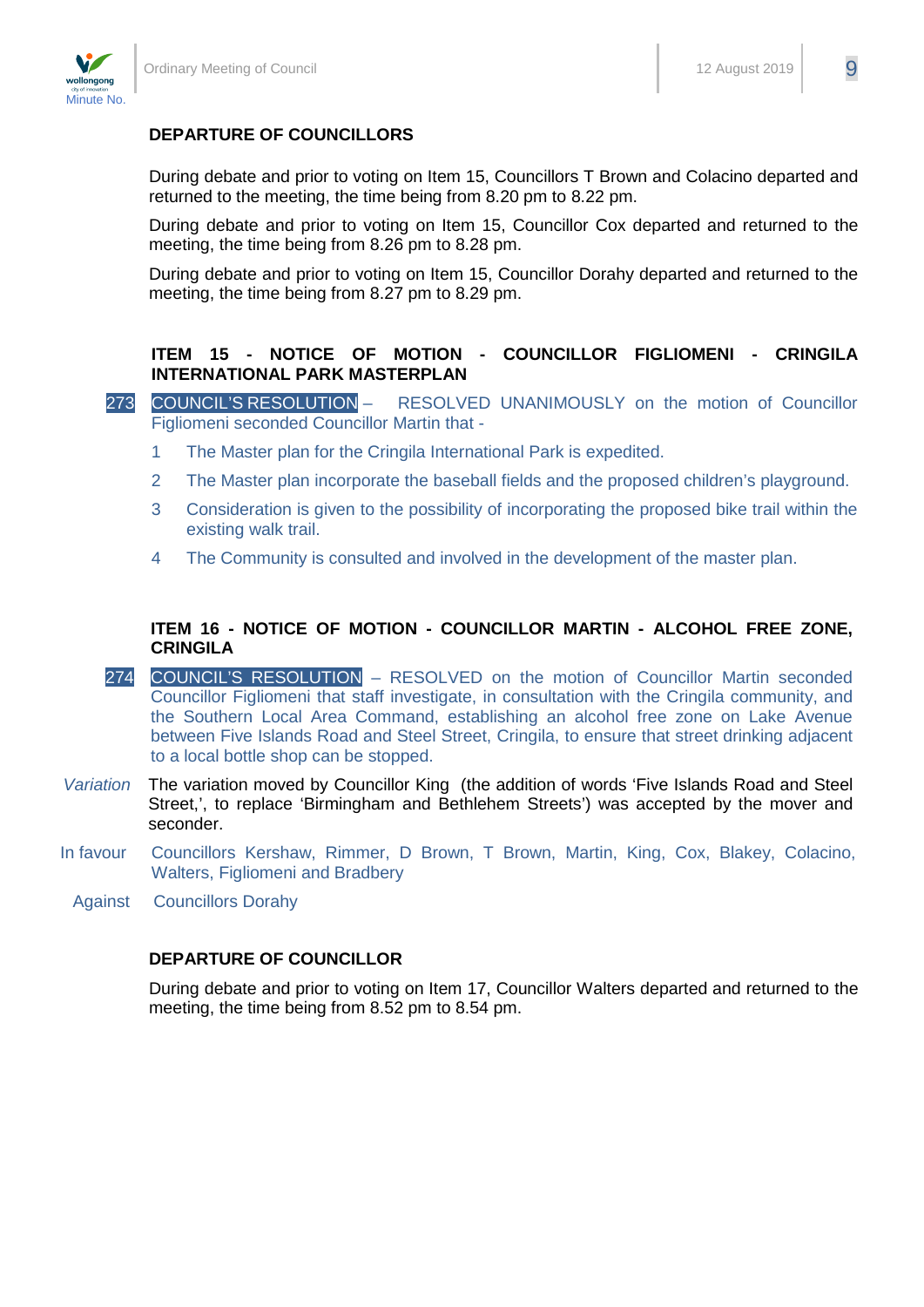

#### **ITEM 17 - NOTICE OF MOTION - COUNCILLOR DORAHY - IMPROVEMENT OF MAINTENANCE PROGRAMS FOR WOLLONGONG PARKS, GARDENS AND RESERVES**

275 COUNCIL'S RESOLUTION - RESOLVED UNANIMOUSLY on the motion of Councillor Dorahy seconded Councillor Colacino that Wollongong City Council staff consider a review of the current maintenance programs to provide an upgraded strategy for all Wollongong's local parks, gardens and reserves. This review to be presented at a Councillor Briefing on 25 November 2019.

#### **DEPARTURE OF COUNCILLOR**

During debate and prior to voting on Item 18, Councillor Martin departed and returned to the meeting, the time being from 8.56 pm to 8.58 pm.

#### **ITEM 18 - NOTICE OF MOTION - COUNCILLOR COLACINO - 24 HOUR CLOSURE OF BALD HILL FOR TWO (2) FOUR (4) WEEK PERIODS**

- 276 COUNCIL'S RESOLUTION RESOLVED UNANIMOUSLY on the motion of Councillor Colacino seconded Councillor Walters that Council write to Transport NSW, the Minister for Transport and Roads – Mr Andrew Constance, the Minister for Regional Transport and Roads – Mr Paul Toole and Member for Heathcote – Mr Lee Evans, MP in response to Transport NSW's call for feedback regarding the recently announced 24 hour closures of Bald Hill for two four week periods. Within council's response it should include the following points –
	- 1 Council acknowledges the need for works to be done on Bald Hill, at Stanwell Park, to ensure the ongoing viability of this much needed access route down the Illawarra escarpment.
	- 2 Council requests that Transport NSW give careful consideration to the impacts the closure will have on local residents, businesses and visitors, and review the proposed construction methodology with the aim of further mitigating these impacts. Specifically –
		- a The increased traffic congestion at the bottom of Bulli Pass when vehicles attempt to turn right to go up Bulli Pass during the morning and afternoon peak periods and how the closure will dramatically decrease safety for residents forced to use Lawrence Hargrave Drive.
		- b Although there is a fire brigade service at Scarborough most of the emergency services (Ambulance, Fire and Police) that help the Northern Suburbs of Wollongong are based in Helensburgh. The planned closures impact on response times and the effective delivery of those services.
		- c Consideration should be given to all of the Chemotherapy and Dialysis patients who cannot pick where they need to receive treatment and must have their treatment in Sutherland, Kogarah or other Sydney Hospitals and observe the distress the extra travel distances will add to the ordeal they go through each time they receive treatment.
		- d Ask that the Department of Health be consulted regarding the situation that some Northern Suburbs residents will endure unless alternate placement is provided at another hospital in Wollongong. Adding that these extra travel times could adversely affect the recovery of patients to their disease and the effects of treatment.
		- e The 24hr a day closure would add an extra 80 kms per day (400 kms a week) to the travel times experienced by many residents.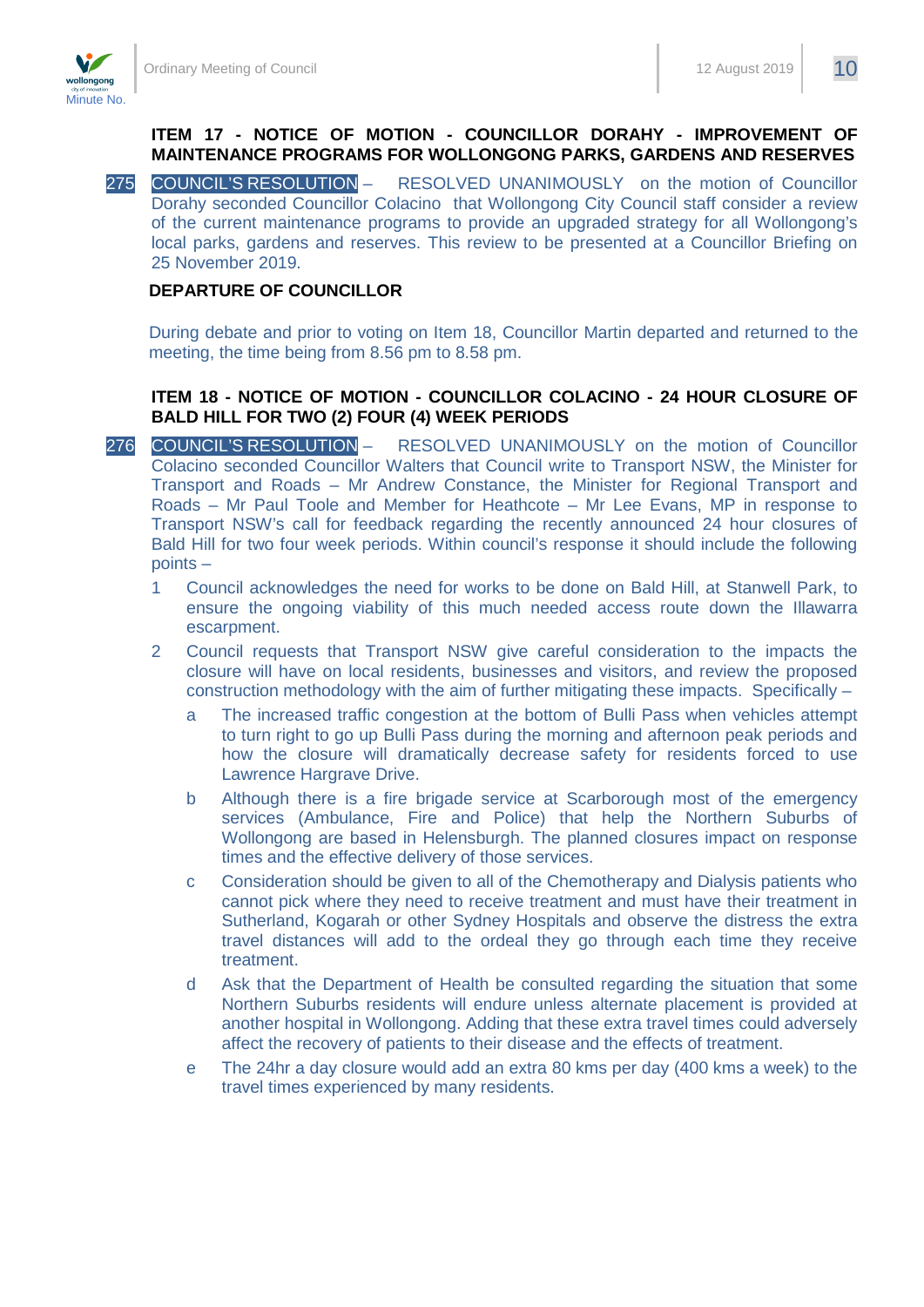

- f There is going to be a huge financial cost forced onto Businesses from the lack of passing trade.
- g There will be a massive disruption to families, with children, who need to travel north of Bald Hill to the schools at Helensburgh or the Sutherland Shire as well as the many children who travel south to the schools south of Bald Hill.
- h Many of the Doctors and Dentists who care for the residents of the Northern Suburbs are based in Helensburgh.
- i The seniors living facility at Stanwell Park relies on the medical services that the Medical providers in Helensburgh offer. Those medical professionals cannot be expected to care for their patients in a suitable time if they are forced to add an extra 80kms to their visit.
- j The retail shopping at Helensburgh is heavily relied on by residents of the North. The parking at Thirroul is almost at capacity which makes its capability as the alternate shopping area difficult.
- k Noting that many residents of the suburbs directly surrounding Thirroul use Helensburgh for day to day services.
- l The suggestion that extra trains and buses can take up the need of extra usage is problematic because of the infrequency of the trains, especially on weekends, and the fact that buses would have to travel via Bulli Pass. Adding an extra 80 kms onto those bus trips.
- m Many of the trades-people and builders who do work in the Northern Suburbs either work in or commute to the Sutherland shire. This would add an extra 400 kms to their weekly travel times.
- n Council acknowledges the reasons pointed out within the information note contained in the RMS project website link but strongly encourages a re-investigation of possible options for opening Bald Hill to one way traffic, to help alleviate the many problems listed above.
- o Suggest that the one way user times could be for one or two hours, in the morning and evening, and that the traffic allowed is from only the Northern Suburbs (Possibly north of Scarborough, and the 2508 Helensburgh area) and is limited to one lane up and down, if it cannot be opened for the whole day.
- p The two hour option might not be possible for the whole eight weeks but could be available for periods when feasible.
- q A clear scope of works be made publically available to assist the community's understanding of the project and the options available.
- r The community consultation and submissions period be extended for an extra four weeks to allow for more feedback.